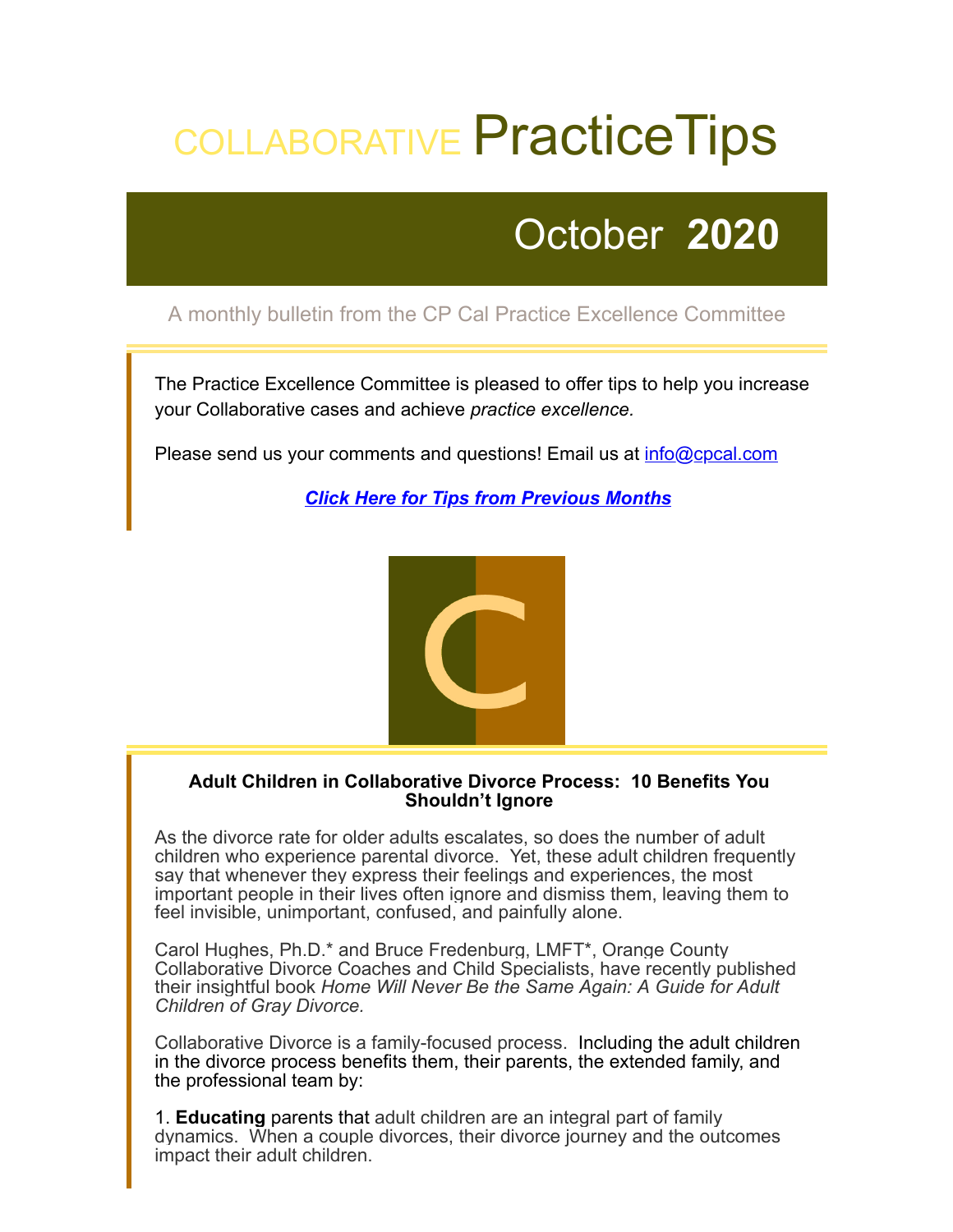2. **Acknowledging** that family is all about relationships. Three decades of research about late-life divorce indicates that the parent-child relationship is vital to both parents and children throughout their lifespans.

3. **Naming** the losses confirms their experiences are valid and real. Some of the many changes include losing the structure of the family as they have always known it, potential reduction and/or loss of financial support for younger adult children, and loss of familial celebrations like holidays, birthdays, and graduations.

4. **Addressing** the feelings and experiences that are likely to arise from the divorce of an adult child's parents. Validating their feelings and experiences can prevent disruption or destruction of long-term family relationships, including grandparent relationships.

5. **Coaching** parents how to avoid major pitfalls and protect their respective relationships with their adult children and grandchildren going forward. Examples of pitfalls include the danger of enrolling adult children as allies against their other parent or creating loyalty conflicts for adult children by using them as confidants.

6. **Reminding** parents that they and their adult children are going through different experiences. While they might be looking forward to a new life or feeling relief, their adult children may be grieving real and perceived losses.

7. **Enlightening** the professional team how adult children are stakeholders in their parents' divorce. When their parents meet one-on-one or in collaborative meetings, adult children can in fact be significant influencers "in the room", trying to steer parents into positions or toward safety.

8. **Recognizing** that the rupturing of one's family is a significant life event for adult children and can impact family relationships well into the future. Including an Adult Child Specialist ("ACS") on the professional team, who will meet with the adult children in person, via phone or digital platform, can provide a valuable service to adult children and their parents by helping them understand and preserve their family relationships.

9. **Incorporating** an ACS, who can help parents to understand the legacy they are leaving their adult children by modeling how they solve problems. Is it a battle to be won or a problem to be solved? What will their adult children learn and take with them into their current and ongoing relationships?

10. **Listening** to the voices of adult children. As the only professional who interacts with the entire family, the ACS gleans a wealth of essential information about family dynamics, emotional triggers and hidden agendas that can support the professional team in transitioning parents to a successful resolution. Often the ACS is the *one* professional that both parents trust and want to hear from in the collaborative process. This unique role affords the ACS the ability to center parents on consensus building.

\*Bruce and Carol are founding members of Collaborative Divorce Solutions of Orange County. For more helpful information, please refer to their book *Home Will Never Be the Same Again: A Guide for Adult Children of Gray Divorce* (June 22, 2020). Available at Amazon and local bookstores.

\*\*With their collaborative colleagues Cathleen Collinsworth and Bart Carey, Bruce and Carol are also presenting "The Overlooked Value of the Child Specialist as a Family-Focused Facilitator in Collaborative Meetings" at the October 2020 IACP Networking and Education Forum. Sign up at <https://www.theiacpconference.org/>.